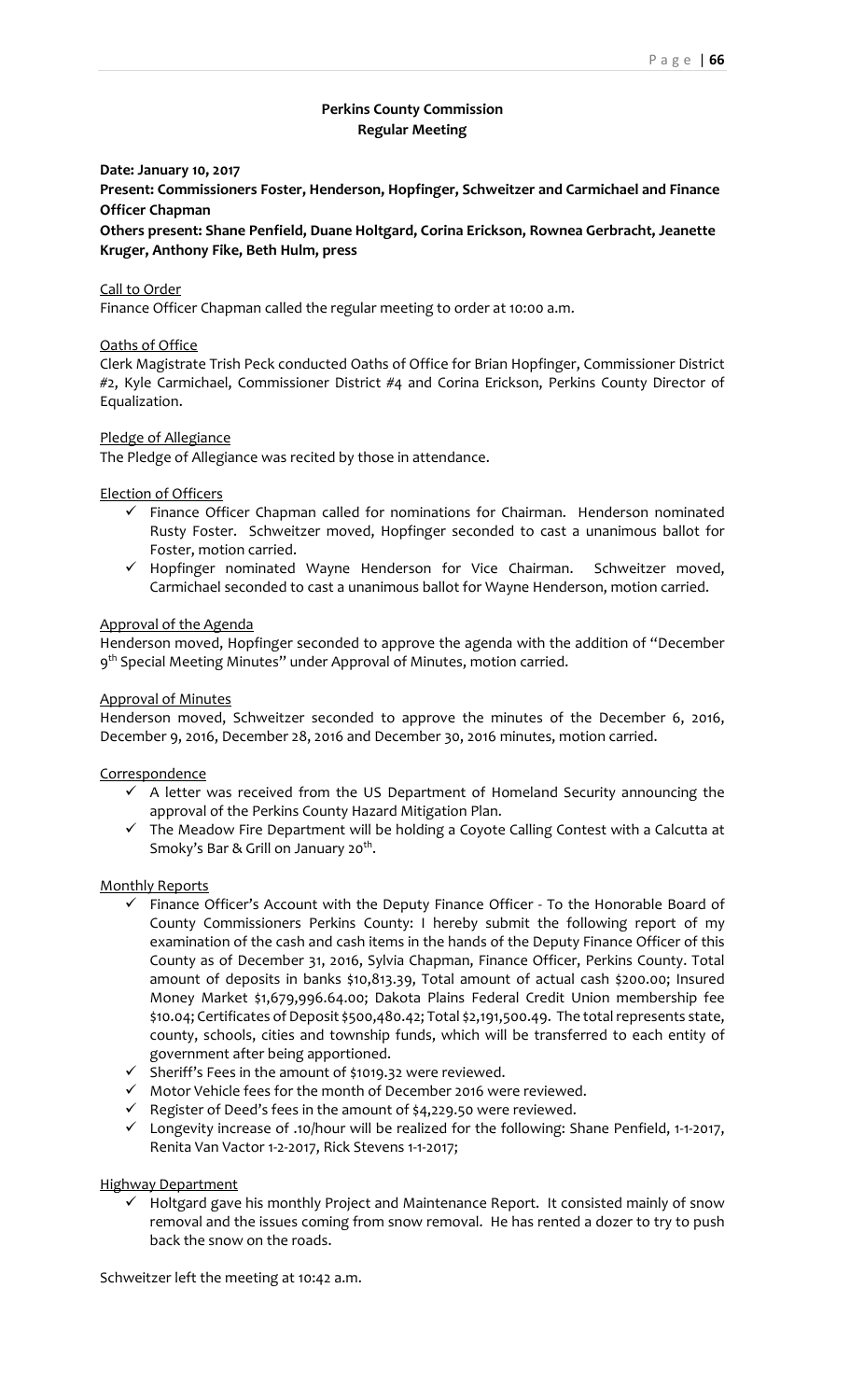# DOE Corina Erickson

The Commission welcomed Corina Erickson, as Perkins County Director of Equalization. She began her employment by attending the Property Tax Workshop in Rapid City January 4 – 6. She felt the class was very informative. She stated that she would like to hire a third person for her office.

### Insurance

Anthony Fike, Dacotah Insurance was present to review the 2017 renewal of Perkins County's General Liability, Property and Auto Insurance. It reflected a 14% increase over 2016, from \$44,045 to \$51,298. Hopfinger moved, Carmichael seconded to approve the insurance for 2017 at \$51,298.00, motion carried.

# **Appointments**

- $\checkmark$  Henderson moved, Hopfinger seconded to appoint the following to the Perkins County 4-H Advisory Board: Ida Sander, Faye Schalesky, Sharon Anderson, Julia Brixey, Kim Anderson and Kyle Carmichael, Commissioner Representative, motion carried.
- $\checkmark$  Carmichael moved, Henderson seconded to appoint the following Perkins County Fair Board Members: TW Schalesky, Tracy Buer, Bev Heier, Max Matthews, JD Ryen, Julia Brixey, Tarina Kopren, Faye Schalesky, Khayen Vanderpool, Clyde Hafner, Dan Anderson, Gary Larson, Jens Hansen and Brian Hopfinger, Commissioner Representative, motion carried.
- $\checkmark$  Henderson moved, Hopfinger seconded to appoint the following people to the Local Emergency Planning Committee: Kelly Serr, Patty Benson, Tamara Buer, Harlan Hess, Alan McGinnis, Greg Karels, David Kopren, Keith Mutschler, Todd Campbell, Heidi Stevens, Mike Schweitzer, Commissioner Representative, motion carried.
- $\checkmark$  Henderson moved, Hopfinger seconded to appoint the following to the Perkins County Weed Board: Robert Hermann, Kevin VanSlooten, Chuck Anderson, Tim Smith, and Rusty Foster, Commissioner Representative, motion carried.
- $\checkmark$  Henderson moved, Hopfinger seconded to appoint the following to the Mental Health Board: Tim Parmley, Patty Benson and Dan Kvale, motion carried.
- $\checkmark$  Henderson moved, Carmichael seconded to appoint Loyson Carda as Veteran Service Officer for Perkins County, motion carried.

### Designation of Legal Newspapers

Hopfinger moved, Henderson seconded to appoint the Bison Courier and Dakota Herald as legal newspapers for Perkins County, motion carried.

### Per Diem Set

Hopfinger moved, Carmichael seconded to set the mileage per diem rate at the current state rate, motion carried.

### Coroner Fees

Hopfinger moved, Henderson seconded to set the Coroner fee at \$58.00 per event, motion carried.

# Annual Publication of Salaries

Henderson moved, Hopfinger seconded to do the Annual Publication of Salaries reflecting an increase to the base wage .34 per hour for hourly and salaried employees. Discussion was held. Hopfinger moved, Carmichael seconded to amend the motion to exclude the Commissioners, Deputy Christopher Goldsmith and Corina Erickson, motion carried. Chairman Foster called for the vote on the amended motion, all ayes, motion carried.

| <b>Rusty Foster</b> | Commissioner             | \$7,067.04/year  |
|---------------------|--------------------------|------------------|
| Wayne Henderson     | Commissioner             | \$7,067.04/year  |
| Brian Hopfinger     | Commissioner             | \$7,067.04/year  |
| Mike Schweitzer     | Commissioner             | \$7,067.04/year  |
| Kyle Carmichael     | Commissioner             | \$7,067.04/year  |
| Shane C. Penfield   | <b>States Attorney</b>   | \$49,718.50/year |
| Casey Deibert       | Administrative Assistant | \$25,428.00/year |
| Sylvia Chapman      | Finance Officer          | \$54,211.83/year |
| Paulette Fero       | Deputy Finance Officer   | \$16.51/hour     |
| Paula Kopren        | Deputy Finance Officer   | \$15.75/hour     |
| Heidi Stevens       | Register of Deeds        | \$42,422.02/year |
| Paulette Ellison    | Deputy Register of Deeds | \$15.15/hour     |
| Corina Erickson     | Director of Equalization | \$20.67/hour     |
|                     |                          |                  |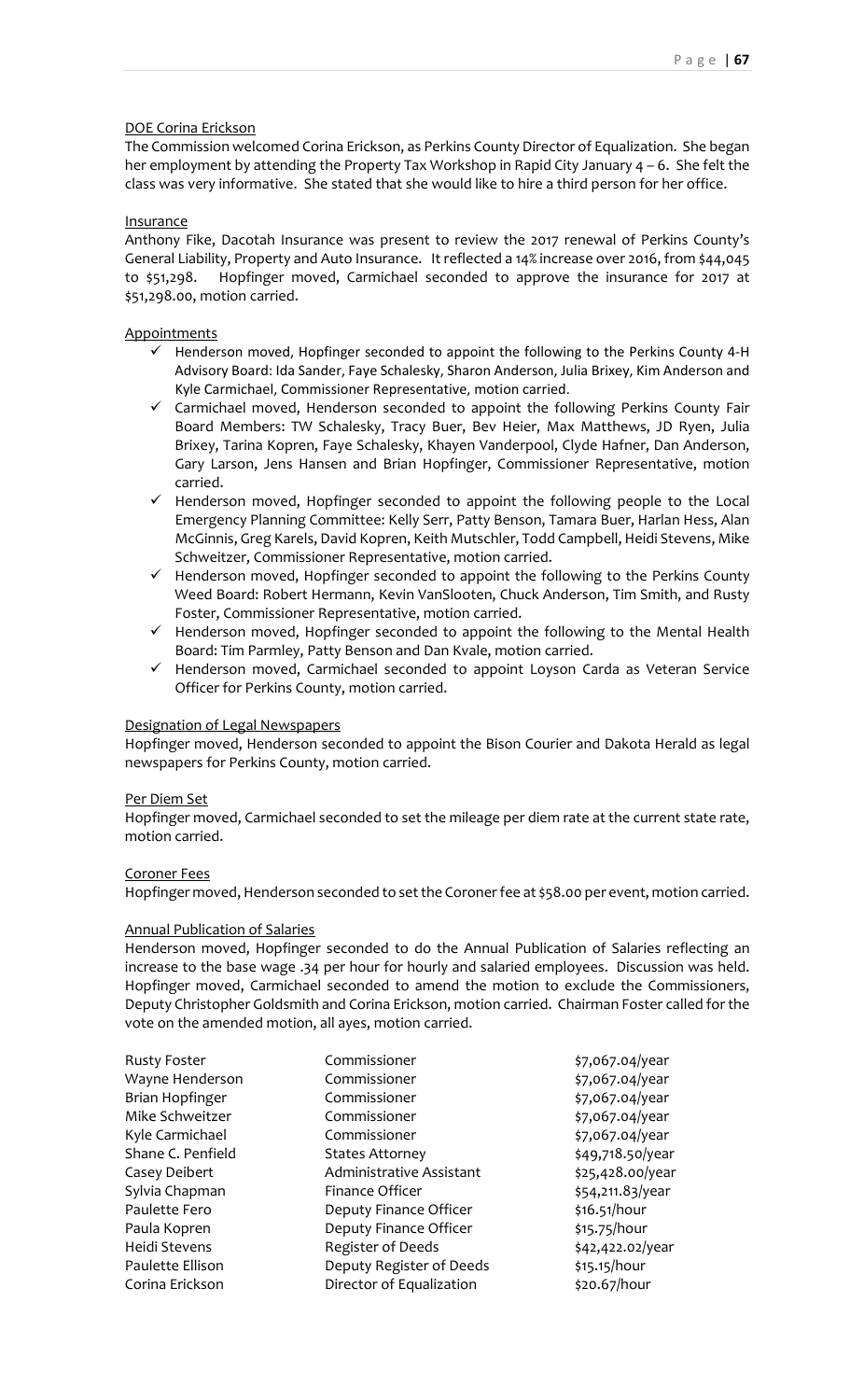| Jeanette Kruger         | Deputy Director of Equalization | \$15.55/hour     |
|-------------------------|---------------------------------|------------------|
| <b>Kelly Serr</b>       | Sheriff                         | \$56,831.88/year |
| Kirby Chapman           | Chief Deputy Sheriff            | \$47,085.07/year |
| William B. Johnson III  | Deputy Sheriff                  | \$19.42/hour     |
| <b>Greg Karels</b>      | Deputy Sheriff                  | \$18.66/hour     |
| Antonio Garcia          | Deputy Sheriff                  | \$18.23/hour     |
| <b>Matthew Giesler</b>  | Deputy Sheriff                  | \$17.33/hour     |
| Christopher Goldsmith   | Deputy Sheriff                  | \$44,000.00/year |
| Tamara Buer             | <b>Administrative Deputy</b>    | \$17.05/hour     |
| Renita Van Vactor       | Custodial                       | \$26,582.40/year |
| Custodian Fill-In       | Custodial                       | \$10.20hour      |
| Jill Olson              | <b>Administrative Assistant</b> | \$13.96/hour     |
| Rebbeccah Miller        | 4-H Coordinator                 | \$14.95/hour     |
| Loyson Carda            | <b>Veteran Service</b>          | \$13.57/hour     |
| Loyson Carda            | <b>Weed Supervisor</b>          | \$1000.00/month  |
| Duane Holtgard          | Highway Superintendent          | \$54,335.88/year |
| Patsy Crow              | Secretary                       | \$17.44/hour     |
| Jeff Van Vactor         | Maintenance Worker              | \$19.30/hour     |
| Joseph Green            | Maintenance Worker              | \$18.89/hour     |
| Daroll Aukland          | Maintenance Worker              | \$17.28/hour     |
| Cody Green              | Maintenance Worker              | \$17.08/hour     |
| <b>Matthew Chandler</b> | Maintenance Worker              | \$17.08/hour     |
| Julie Bachand           | Maintenance Worker              | \$17.08/hour     |
| Matthew Drake Butsavage | Maintenance Worker              | \$16.98/hour     |
| <b>Rick Stevens</b>     | Maintenance Worker              | \$16.98/hour     |
| Christopher Grimes      | Maintenance Worker              | \$16.88/hour     |
| Certified               | Part-time Jailers               | \$12.64/hour     |
| Non-Certified           | Part-time Jailers               | \$11.62/hour     |
|                         | <b>Extension Board</b>          | \$35.00/meeting  |
|                         | Comprehensive Planning Board    | \$50.00/meeting  |
|                         | Weed Board Chairman             | \$125.00/meeting |
|                         | <b>Weed Board</b>               | \$100.00/meeting |

# Current Connection Contract

Hopfinger moved, Henderson seconded to approve the contract with Current Connection for IT Services, motion carried.

# Walworth County Jail Contract

Hopfinger moved, Carmichael seconded to approve the Walworth County Jail Contract, motion carried.

# **Abatements**

- $\checkmark$  Henderson moved, Hopfinger seconded to approve an abatement request due to tax exempt status from Turning Point Christian Center Inc on Lemmon Original Blk 10 Lots 7 & 8 in the amount of \$1337.20, motion carried.
- $\checkmark$  Carmichael moved, Hopfinger seconded to approve an abatement for the City of Lemmon due to tax exempt status on Lemmon Original Blk 15 26' of Lots 7 & 8 in the amount of \$12.53, motion carried.
- $\checkmark$  Hopfinger moved, Carmichael seconded to approve an abatement request for Christ Evangelical Lutheran Church due to tax exempt status on Wishard Addn Lot 2 W ½ of Lot 3 in the amount of \$91.14, motion carried.

# Claims

The following claims were presented and approved for payment, December payroll: 109,366.29; IRS, fica, 7,691.10; SD Retirement, retirement, 6,021.15; Delta Dental, insurance, 1,219.46; Medico Life, insurance, 131.04; Wellmark, insurance, 20,562.73; SDPEF, insurance, 87.00; HRA Reimbursements, 2,572.83; Active Data Systems, repairs, 936.00; Alex Johnson Hotel, travel, 448.40; Allied Manufacturing, repairs, 170.00; Bison Courier, publishing, 191.20; Bison Food, supplies, 2.99; Bison Grain, fuel, 20,238.20; Bison Implement, repairs/supplies, 3,097.77; Butler Machinery, repairs, 699.11; Chapman's electronics, repairs, 55.00; Current Connection, supplies, 1,075.55; Dacotah Bank, box rent, 10.00; Dakota Auto Parts, supplies, 3.99; Dakota Farm Equipment, repairs, 114.17; Dakota Lodge, supplies, 35.00; Dakotabilities, subsidy, 720.00; EMC Insurance, insurance, 113.00; C Erickson, travel, 223.68; Executive Mgmt Finance, supplies, 22.44;